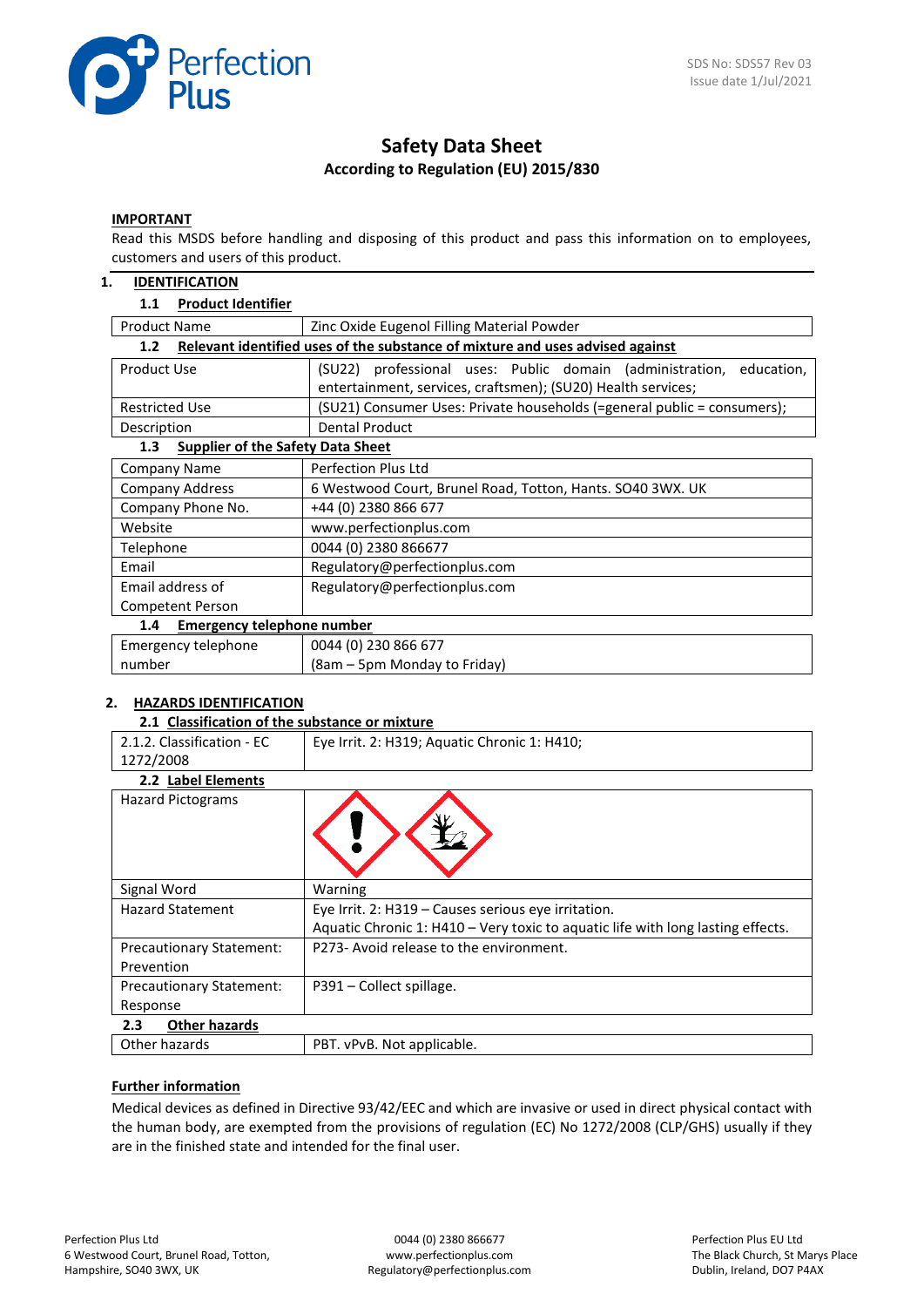

# **3. COMPOSITION/INFORMATION ON INGREDIENTS**

# **3.2 Mixtures**

# **EC 1272/2008**

| <b>Chemical Name</b> | Index No.    | CAS No.   | EC No.    | <b>REACH</b>     | CONC.     | <b>Classification</b>    |
|----------------------|--------------|-----------|-----------|------------------|-----------|--------------------------|
|                      |              |           |           | Registration     | $(\%w/w)$ |                          |
|                      |              |           |           | <b>Number</b>    |           |                          |
| Zinc Oxide           | 030-013-00-7 | 1314-13-2 | 215-222-5 | 01-2119463881-32 |           | Aquatic Acute 1: H400;   |
|                      |              |           |           |                  |           | Aquatic Chronic 1: H410; |
| Polymethyl           |              | 9011-14-7 |           |                  |           | Eye Irrit. 2: H319;      |
| methacrylate         |              |           |           |                  |           |                          |
| Zinc Acetate         |              | 5970-45-6 | 209-170-2 |                  |           | Acute Tox. 4: H302;      |
|                      |              |           |           |                  |           | Eye Dam. 1:H318;         |
|                      |              |           |           |                  |           | Aquatic Chronic 1: H410; |

### **4. FIRST AID MEASURES**

# **4.1 Description of first aid measures**

| Move the exposed person to fresh air.<br>Inhalation                                            |                                                                                   |  |  |
|------------------------------------------------------------------------------------------------|-----------------------------------------------------------------------------------|--|--|
| Rinse immediately with plenty of water for 15 minutes holding the eyelids open.<br>Eye Contact |                                                                                   |  |  |
| Skin contact                                                                                   | Wash off immediately with plenty of soap and water. Remove contaminated clothing. |  |  |
| Ingestion                                                                                      | Do NOT induce vomiting.                                                           |  |  |
| 4.2                                                                                            | Most important symptoms and effects, both acute and delayed                       |  |  |
| Inhalation                                                                                     | May cause irritation to mucous membranes.                                         |  |  |
| Eye Contact                                                                                    | May cause irritation to eyes.                                                     |  |  |
| Skin contact<br>May cause irritation to eyes.                                                  |                                                                                   |  |  |
| May cause irritation to mucous membranes.<br>Ingestion                                         |                                                                                   |  |  |
| Indication of any immediate medical attention and special treatment needed<br>4.3              |                                                                                   |  |  |
| Inhalation                                                                                     | Seek medical attention if irritation or symptoms persist.                         |  |  |
| Eye Contact                                                                                    | Seek medical attention if irritation or symptoms persist.                         |  |  |
| Seek medical attention if irritation or symptoms persist.<br>Skin contact                      |                                                                                   |  |  |

 $\sqrt{\frac{1}{1}}$  Ingestion  $\sqrt{\frac{1}{1}}$  Seek medical attention if irritation or symptoms persist.

# **General information**

# **5. FIRE FIGHTING MEASURES**

### **5.1 Extinguishing media**

|     |                                | Use extinguishing media appropriate to the surrounding fire conditions. |  |
|-----|--------------------------------|-------------------------------------------------------------------------|--|
| 5.2 |                                | Special hazards arising from the substance or mixture                   |  |
|     |                                | Burning produces irritating, toxic and obnoxious fumes.                 |  |
| 5.3 | <b>Advice for firefighters</b> |                                                                         |  |
|     |                                | Wear suitable respiratory equipment when necessary.                     |  |

#### **6. ACCIDENTAL RELEASE MEASURES**

#### **6.1 Personal precautions, protective equipment and emergency procedures**

|     | Ensure adequate ventilation of the working area. Wear suitable protective equipment.        |
|-----|---------------------------------------------------------------------------------------------|
| 6.2 | <b>Environmental precautions</b>                                                            |
|     | Do not allow product to enter drains. Prevent further spillage if safe.                     |
| 6.3 | Methods and material for containment and cleaning up                                        |
|     | Transfer to suitable, labelled containers for disposal. Clean spillage area thoroughly with |
|     | plenty of water.                                                                            |
| 6.4 | <b>Reference to other sections</b>                                                          |
|     | See section 13 for disposal information. See section 8 for exposure controls/personal       |
|     | protection.                                                                                 |

# **7. HANDLING AND STORAGE**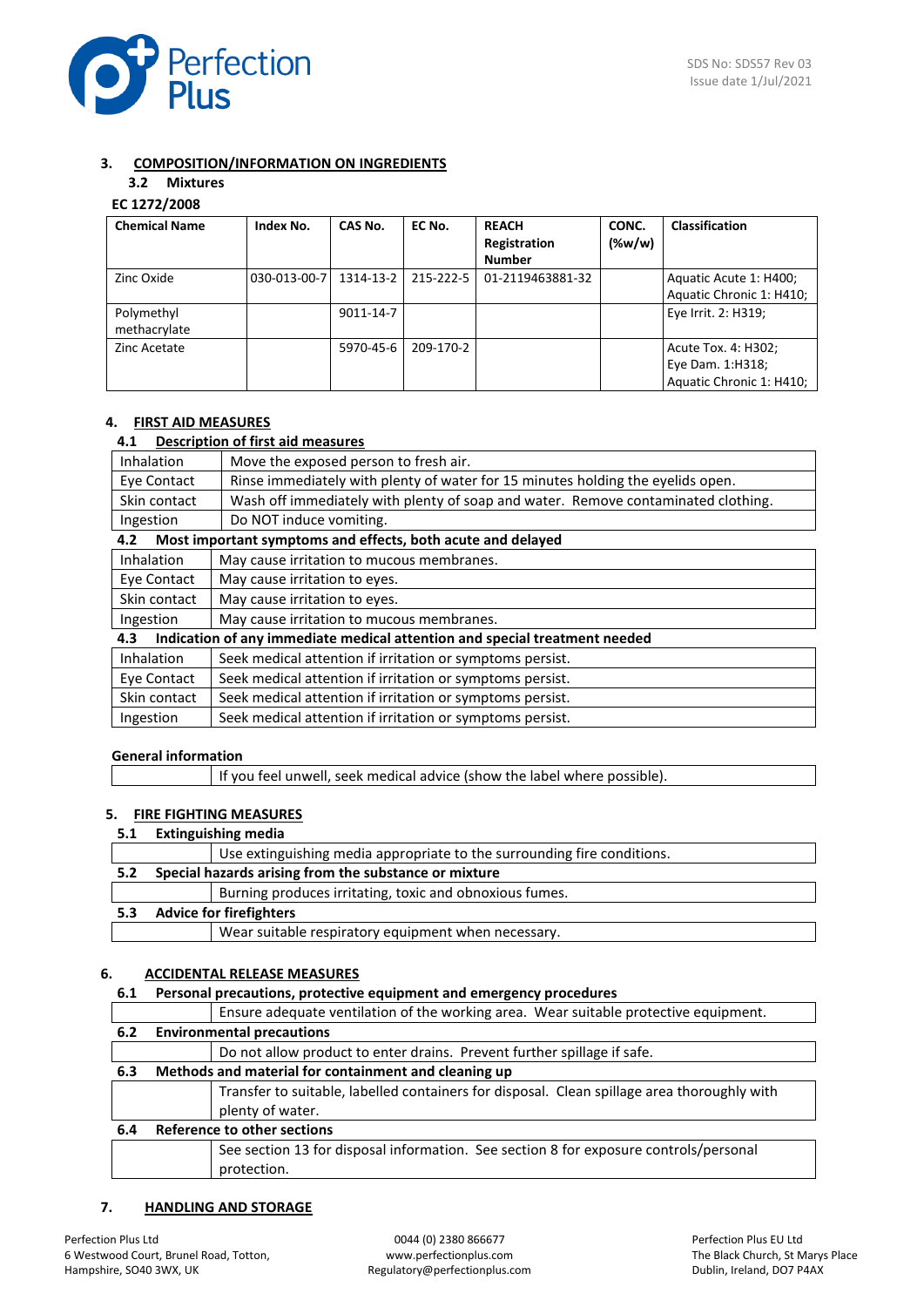

#### **7.1 Precautions for safe handling**

|                                                                  | Avoid contact with eyes and skin. Ensure adequate ventilation of the working area. Adopt                                   |  |  |
|------------------------------------------------------------------|----------------------------------------------------------------------------------------------------------------------------|--|--|
|                                                                  | best Manual Handling considerations when handling, carrying and dispensing.                                                |  |  |
| 7.2 Conditions for safe storage, including any incompatibilities |                                                                                                                            |  |  |
|                                                                  | Keep in a cool, dry, well-ventilated area. Keep containers tightly closed. Store in original                               |  |  |
|                                                                  | container.                                                                                                                 |  |  |
| 7.3 Specific end use(S)                                          |                                                                                                                            |  |  |
|                                                                  | See section 1.2. Relevant identified uses of the substance or mixture and uses advised<br>against for further information. |  |  |

## **8. EXPOSURE CONTROLS/PERSONAL PROTECTION**

#### **8.1 Control parameters**

#### **DNEL: Derived no-effect Level.**

### **Exposure Pattern-Workers**

| Zinc oxide | Long term – inhalation – Systemic effects | 5 mg/m <sup>3</sup> |
|------------|-------------------------------------------|---------------------|
|            | Long term - dermal - Systemic effects     | $87 \text{ mg/kg}$  |

#### **Exposure Pattern-General Population**

| Zinc oxide | Long term $-$ inhalation $-$ Systemic effects | 2.5 mg/m <sup>3</sup> |
|------------|-----------------------------------------------|-----------------------|
|            | Long term – dermal – Systemic effects         | 87 bw/day             |
|            | Long term - oral - Systemic effects           | $0.83$ bw/dav         |

#### **8.2 Exposure controls**



#### **8.2.1 Appropriate engineering controls**

| Ensure adequate ventilation of the working area. |                                                     |  |
|--------------------------------------------------|-----------------------------------------------------|--|
| 8.2.2<br>Individual protection measures          |                                                     |  |
|                                                  | Wear chemical protective clothing.                  |  |
| Eye/face protection                              | Approved safety goggles.                            |  |
| Skin protection -                                | Chemical resistant gloves.                          |  |
| Hand protection                                  |                                                     |  |
| Respiratory protection                           | Wear suitable respiratory equipment when necessary. |  |

#### **9. PHYSICAL AND CHEMICAL PROPERTIES**

#### **9.1. Information on basic physical and chemical properties**

| Appearance                | Powder             | Vapour pressure             | Not applicable.   |
|---------------------------|--------------------|-----------------------------|-------------------|
| Colour                    | White/Off white    | Vapour density              | Not applicable.   |
| Odour                     | <b>Odourless</b>   | Relative density            | No data available |
| Odour threshold           | Not applicable.    | Fat solubility              | No data available |
| рH                        | No data available. | Partition coefficient       | No data available |
| Melting point             | No data available  | Autoignition temperature    | No data available |
| Freezing point            | No data available  | Viscosity                   | No data available |
| Initial boiling point     | No data available  | <b>Explosive properties</b> | No data available |
| Flash point               | No data available  | Oxidising properties        | No data available |
| Evaporation rate          | No data available  | Solubility                  | No data available |
| Flammability (solid, gas) | No data available  |                             |                   |

#### **9.2. Other information**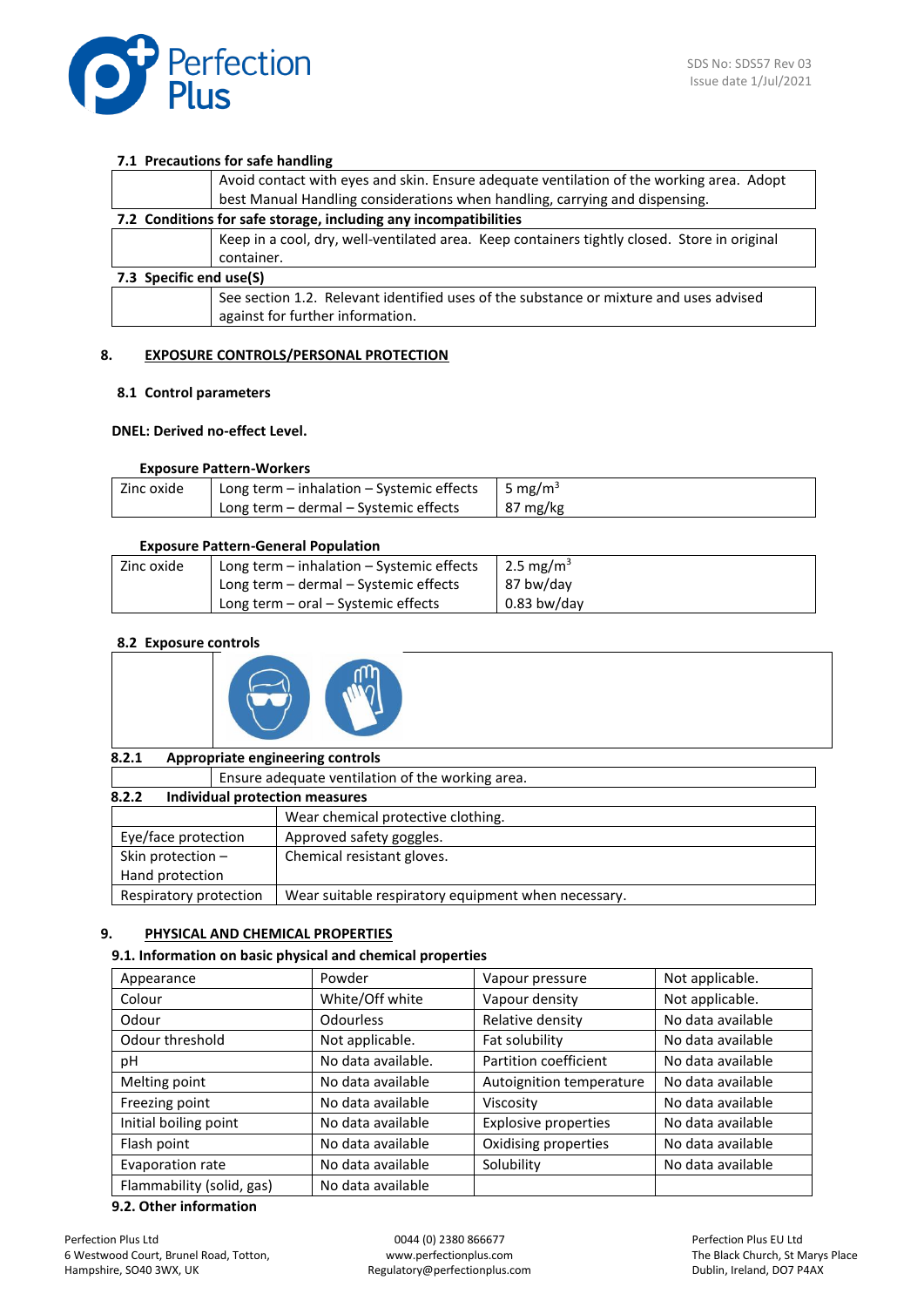

| Conductivity                     | No data available |
|----------------------------------|-------------------|
| Surface tension                  | No data available |
| Gas group                        | Not applicable.   |
| Benzene content                  | No data available |
| Lead content                     | No data available |
| VOC (Volatile organic compounds) | No data available |

# **10. STABILITY AND REACTIVITY**

#### **10.1 Reactivity**

|                                       | No data available                       |  |  |
|---------------------------------------|-----------------------------------------|--|--|
|                                       | 10.2 Chemical stability                 |  |  |
|                                       | Stable under normal conditions.         |  |  |
|                                       | 10.3 Possibility of hazardous reactions |  |  |
|                                       | No data is available on this product.   |  |  |
| 10.4 Conditions to avoid              |                                         |  |  |
|                                       | Heat. Moisture.                         |  |  |
|                                       | 10.5 Incompatible materials             |  |  |
|                                       | Strong acids. Strong bases.             |  |  |
| 10.6 Hazardous decomposition products |                                         |  |  |
|                                       | No data available.                      |  |  |

## **11. TOXICOLOGICAL INFORMATION**

# **11.1 Information on toxicological effects**

| Acute toxicity            | No data available.                        |
|---------------------------|-------------------------------------------|
| Skin corrosion/irritation | May cause irritation to skin.             |
| Serious eye               | May cause irritation to eyes.             |
| damage/irritation         |                                           |
| Respiratory of skin       | May cause irritation to mucous membranes. |
| sensitisation             |                                           |
| Germ cell mutagenicity    | No mutagenic effects reported.            |
| Carcinogenicity           | No carcinogenic effects reported.         |
| Reproductive toxicity     | No teratogenic effects reported.          |
| STOT-single exposure      | No data available.                        |
| STOT-repeated exposure    | No data available.                        |
| Aspiration hazard         | Irritating to respiratory system.         |
| Repeated or prolonged     | Irritating to skin.                       |
| exposure                  |                                           |

#### **11.1.4 Toxicological Information**

| Zinc Acetate | <b>ORAL Rat LD50: 794 mg/kg</b> |                             |
|--------------|---------------------------------|-----------------------------|
| Zinc oxide   | Dermal Rat LD50: 2000 mg/kg     | Oral Rabbit LD50: 5000mg/kg |

#### **12. ECOLOGICAL INFORMATION**

# **12.1 Toxicity**

| Zinc Acetate                                                                                                                                         | Algae IC50/72h: 1.700 mg/l           | Fish LC50/96h: 0.5500 mg/l          |
|------------------------------------------------------------------------------------------------------------------------------------------------------|--------------------------------------|-------------------------------------|
| Zinc oxide                                                                                                                                           | Daphnia EC50/48h: 1.0000 mg/l        | Algae IC50/72h: 0.1700 mg/l         |
|                                                                                                                                                      | Rainbow trout LC50/96h: 330-780 mg/l | Bluegill sunfish LC50/96h: 320 mg/l |
| $\overline{a}$ and $\overline{b}$ . The set of $\overline{a}$ is the set of $\overline{a}$ is the set of $\overline{a}$ is the set of $\overline{a}$ |                                      |                                     |

# **12.2 Persistence and degradability**

|                                 | No data is available on this product.      |                                     |  |
|---------------------------------|--------------------------------------------|-------------------------------------|--|
| 12.3 Bio accumulative potential |                                            |                                     |  |
|                                 | No data is available on this product.      |                                     |  |
| <b>Partition coefficient</b>    |                                            |                                     |  |
|                                 | Zinc Oxide Cement Powder No data available | <b>Zinc oxide No data available</b> |  |

# **12.4 Mobility in soil**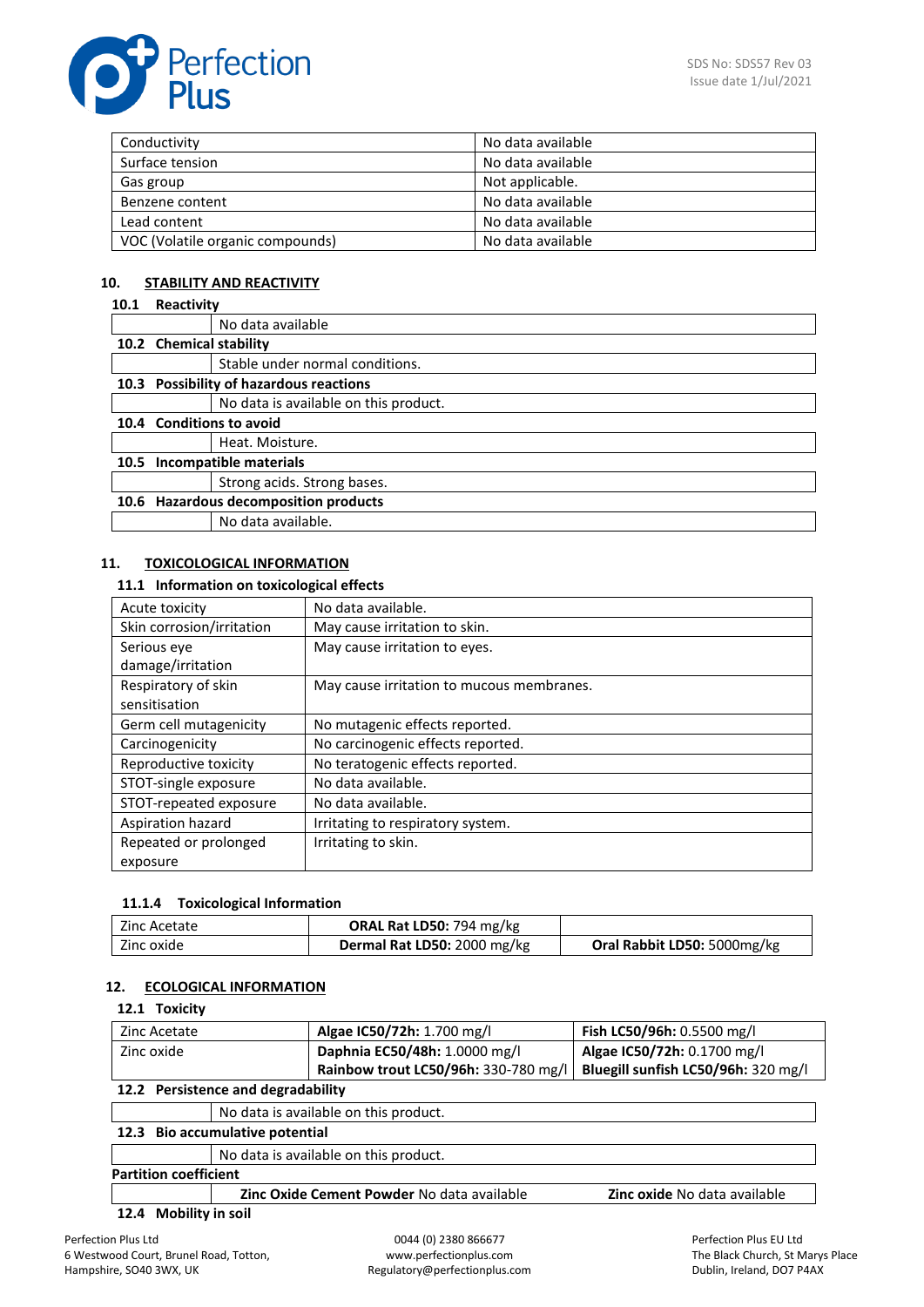

|                            | No data is available on this product.            |
|----------------------------|--------------------------------------------------|
|                            | 12.5 Results of PBT and vPvB assessment          |
|                            | No data is available on this product.            |
| 12.6 Other adverse effects |                                                  |
|                            | Toxic to aquatic life with long lasting effects. |
|                            |                                                  |

# **13. DISPOSAL CONSIDERATIONS**

#### **13.1 Waste treatment methods**

|                            | Dispose of in compliance with all local and national regulations.                                                                                                                                                                                                                                                      |
|----------------------------|------------------------------------------------------------------------------------------------------------------------------------------------------------------------------------------------------------------------------------------------------------------------------------------------------------------------|
| <b>General information</b> |                                                                                                                                                                                                                                                                                                                        |
|                            | 18 WASTES FROM HUMAN OR ANIMAL HEALTH CARE AND/OR RELATED RESEARCH (except<br>kitchen and restaurant wastes not arising from immediate health care). 18 01 wastes from<br>natal care, diagnosis, treatment or prevention of disease in humans. 18 01 06 chemicals<br>consisting of or containing dangerous substances. |
| <b>Disposal Methods</b>    |                                                                                                                                                                                                                                                                                                                        |
|                            | Do not empty in to drains. For disposal within the EC, the appropriate code according to the<br>European Waste Catalogue (EWC) should be used.                                                                                                                                                                         |
| Disposal of packaging      |                                                                                                                                                                                                                                                                                                                        |
|                            | Do NOT reuse empty canisters. Empty containers can be sent for disposal or recycling.                                                                                                                                                                                                                                  |

#### **14. TRANSPORT INFORMATION**

Hazard pictograms



#### **14.1 UN number**

|                                        | <b>UN3077</b>                                      |     |        |
|----------------------------------------|----------------------------------------------------|-----|--------|
| 14.2 UN proper shipping name           |                                                    |     |        |
|                                        | ENVIRONMENTALLY HAZARDOUS SUBSTANCE, SOLID, N.O.S. |     |        |
| 14.3 Transport hazard class(es)        |                                                    |     |        |
| ADR/RID                                | 9                                                  |     |        |
| Subsidiary risk                        | $\overline{\phantom{a}}$                           |     |        |
| <b>IMDG</b>                            | 9                                                  |     |        |
| Subsidiary risk                        | $\overline{\phantom{a}}$                           |     |        |
| <b>IATA</b>                            | 9                                                  |     |        |
| Subsidiary risk                        |                                                    |     |        |
| 14.4 Packing group                     |                                                    |     |        |
| Packing Group                          | $\mathbf{III}$                                     |     |        |
| 14.5 Environmental hazards             |                                                    |     |        |
| <b>Environmental hazards</b>           |                                                    | Yes |        |
| Marine pollutant                       |                                                    | Yes |        |
| <b>ADR/RID</b>                         |                                                    |     |        |
| Hazard ID                              | 90                                                 |     |        |
| Tunnel category                        | (E)                                                |     |        |
| <b>IMDG</b>                            |                                                    |     |        |
| EmS Code                               | $F-A S-F$                                          |     |        |
| <b>IATA</b>                            |                                                    |     |        |
| Packing Instruction (Cargo)            |                                                    |     | 956    |
| Maximum quantity                       |                                                    |     | 400 kg |
| Packing instruction (Passenger)<br>956 |                                                    |     |        |
|                                        |                                                    |     |        |